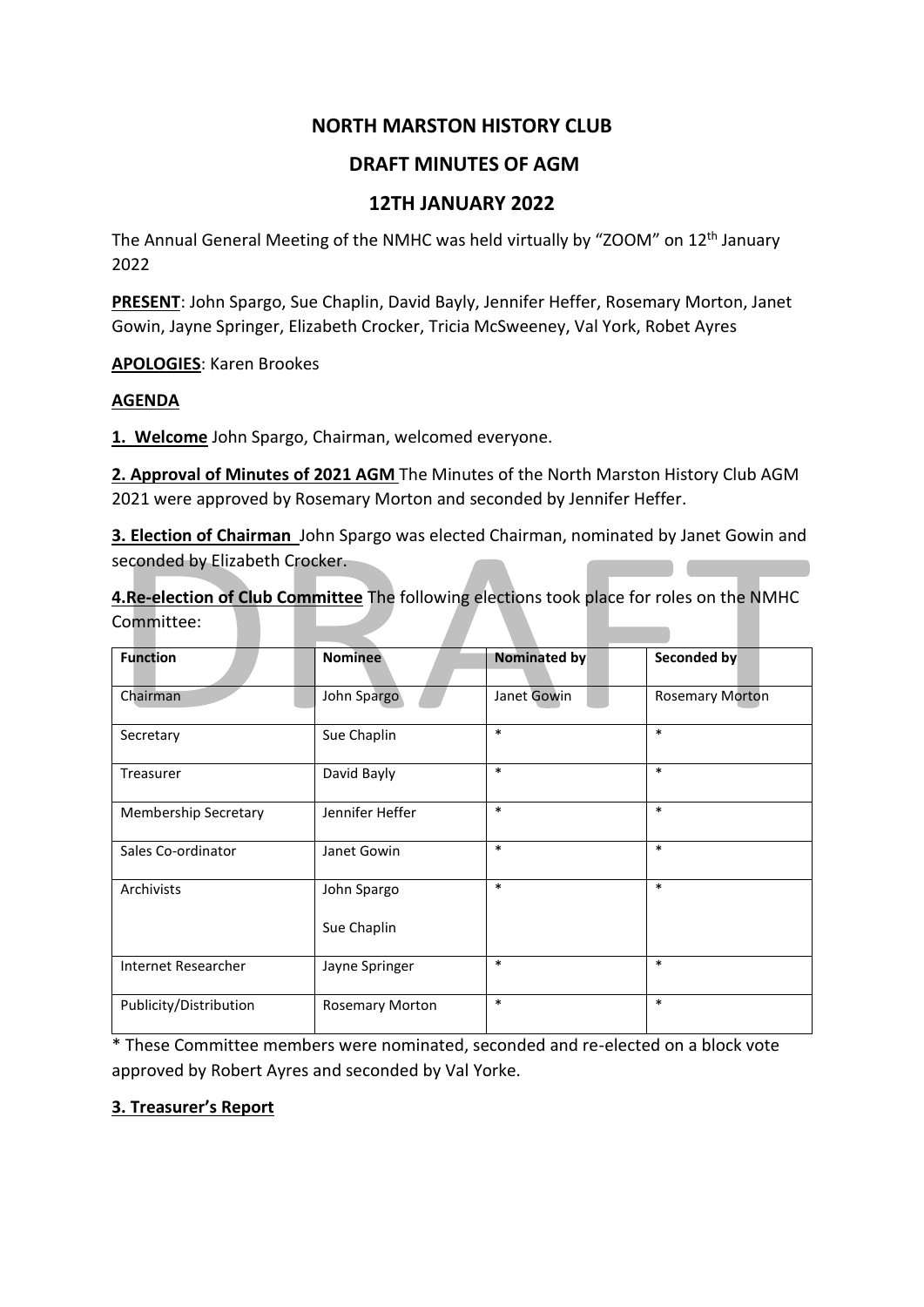The following report was submitted by David Bayly: David Bayly presented the accounts for calendar year 2021 which are currently in draft form as they have not been reviewed by our honorary auditor. It is not anticipated that there will be any significant changes.

The following points were noted in respect to income. Under "Membership and Donations" a sum of £150.00 is included being a donation from the Parish Council to allow the extending of the History Trail. Income from the sale of "The North Marston Story" and this year's calendars and Christmas cards has been satisfactory.

As regards outgoing payments, £421.56 had been spent on printing a further 25 copies of "The North Marston Story" which will be sold over the next few years. The Christmas calendars and cards cost £645.60 to print and thirty new "Times Remembered " booklets have also been printed for future sales. The expenditure for the Wesley Centre was a result of holding some Executive Committee meetings there and also includes a credit of £25.00 due to the fact that the AGM did not take place as planned at the Wesley Centre.

As at 31<sup>st</sup> December 2021 the balance in our account was £2935.74 which is down on the equivalent amount at the start of the year (£3405.26). This might suggest a significant reduction in our funds but the following factors need to be borne in mind.

- 1 As at  $31^{st}$  December there were significant amounts of money still to be paid into our account in respect to the sale of calendars and cards. This amounts to somewhere in the region of £300.
- 2 The reprinting of "The North Marston Story" and "Times Remembered" cost over £500.00 and this cost will be recouped from sales over the coming months and years.
- 3 Subscriptions for this year to date are not accounted for in the 2021 accounts and amount to approximately £170.00

It should also be noted that no income was generated in 2021 from the History Club evening talks (raffle etc.) but conversely we did not incur speaker expenses. In addition you will recall subscriptions were suspended in 2021 due to the absence of events.

Bearing all these factors in mind it is felt that there has not been a significant drop in our reserves and we look forward to a more normal year of activities and income. DRAFT **ACCOUNTS** 

### **Year Ending 31st December 2021**

| 1st January 2021<br>Balance b/f |                                 |         | £3405.26 |
|---------------------------------|---------------------------------|---------|----------|
| <b>Receipts</b>                 |                                 |         |          |
|                                 | <b>Membership and Donations</b> | £213.00 |          |
| Meetings                        |                                 | £0.00   |          |
|                                 | "North Marston Story" Ed 2      | £127.50 |          |
|                                 | <b>Sundry Booklets</b>          | £0.00   |          |
|                                 | <b>Calendars and Cards</b>      | £703.50 |          |
|                                 |                                 |         | £1044.00 |
|                                 |                                 |         | £4449.26 |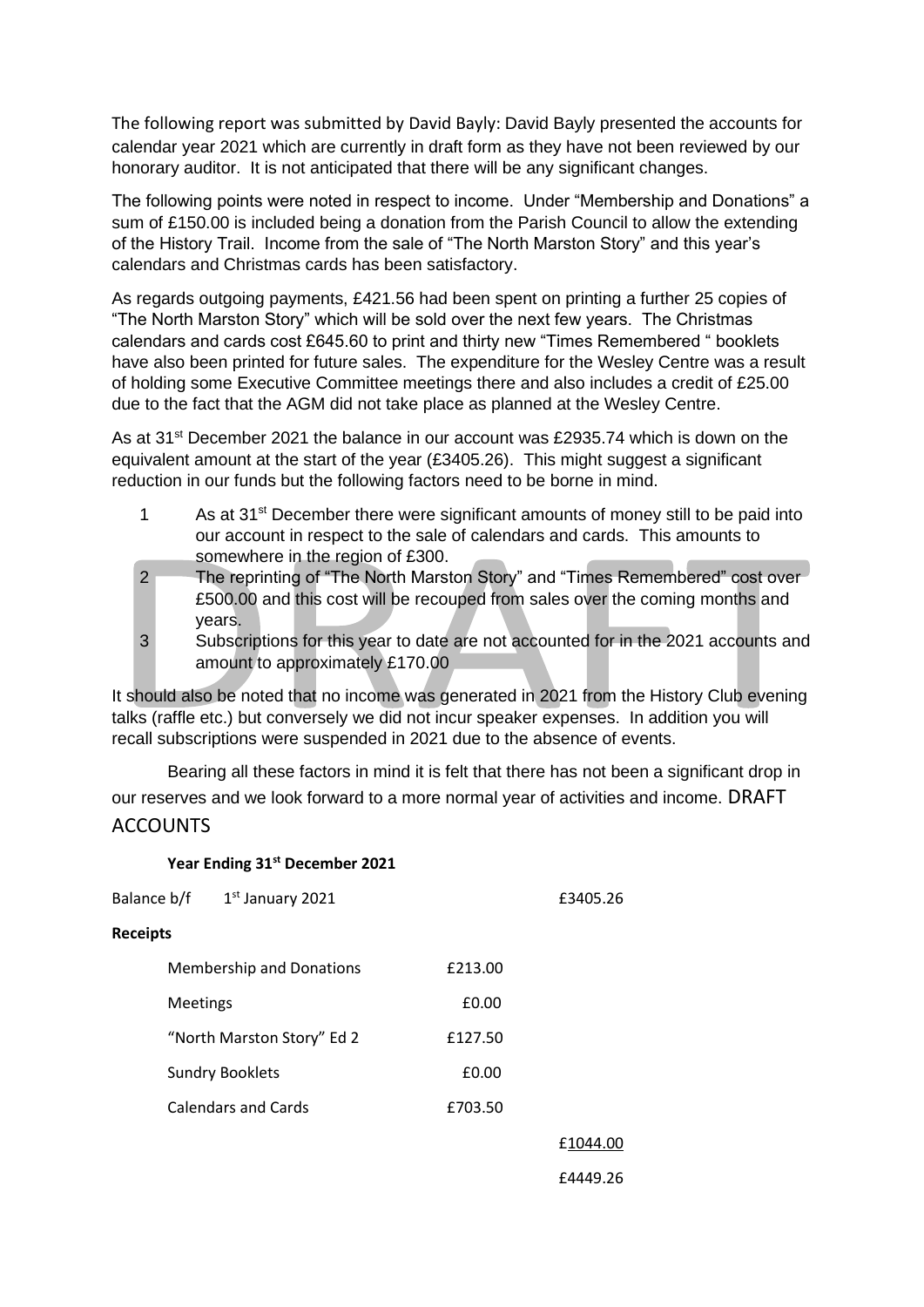#### **Payments**

| Printing/copying/stationery | £99.88  |          |  |  |
|-----------------------------|---------|----------|--|--|
| Meeting expenses            | £0.00   |          |  |  |
| "North Marston Story" Ed 2  | £421.56 |          |  |  |
| <b>Calendars and Cards</b>  | £645.60 |          |  |  |
| <b>Booklets</b>             | £83.59  |          |  |  |
| Website                     | £156.00 |          |  |  |
| <b>Wesley Centre Hire</b>   | £85.00  |          |  |  |
| <b>Sundries</b>             | £21.89  |          |  |  |
|                             |         | £1513.52 |  |  |
|                             |         |          |  |  |

Balance c/f £**2935.74**



Hon. Auditor **The Example 2018** Treasurer

### **4. Chairman's Report**

John Spargo gave the following report:

*At the risk of repeating my introduction to last year's AGM Report, 2021 was yet another strange year with the club forced to curtail public gatherings and to concentrate on safer tasks.* 

 *As in 2020, we maintained and updated the website (we have lately added the History Snippets from the former parish magazine) produced newsletters and responded to numerous requests for help in searching the history of village families.*

 *Our calendar this year was themed on "The Lost Buildings of North Marston" and sold well. My thanks to the production team of David and Sue, as well as to Janet for spearheading sales.*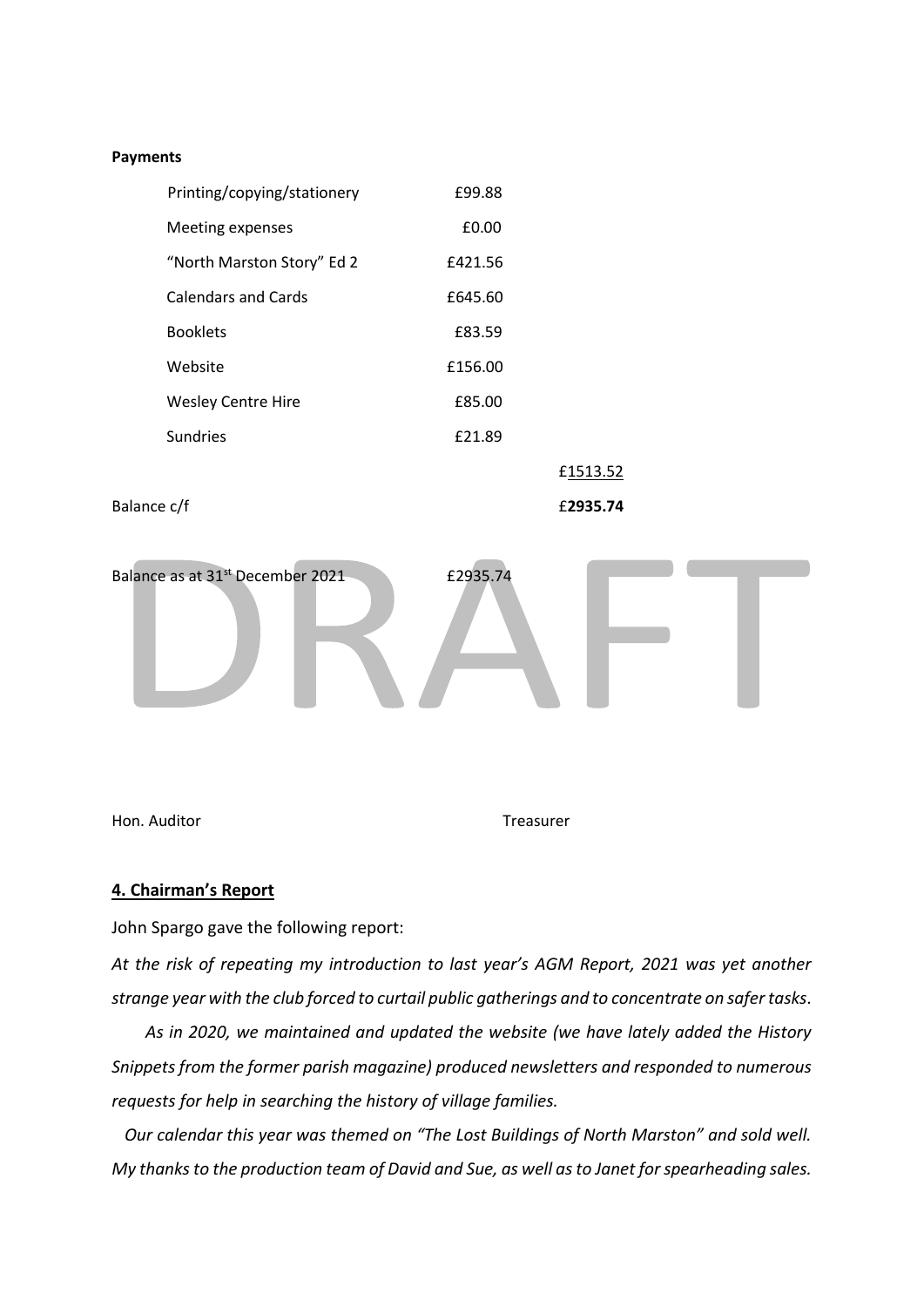*My own efforts were concentrated on creating the packs of snow-scene Christmas Cards which sold out of its second print run shortly before Christmas. The challenge now is to think of fresh themes for 2022 . We are always open to ideas from club members.*

 *Earlier, I made reference to the former parish magazine. As you will know, the magazine ceased to be printed in 2019 and was produced as a digital magazine from that date. The parish council took the decision to cease producing the digital magazine at the end of 2021 and on my suggestion to disperse the content across three access points: the parish website, the North Marston and Granborough Community Facebook page and the Pew News church newsletter.* 

 *For my sins, I am the administrator of the Facebook page which basically looks after the village's news and views. It is a private group and is not for selling items. It is non-political and non-confrontational. It's about the nearest you can get to a village magazine. I urge you to have a look at it. I publish examples of the Village Gallery photographs from time to time (which the History Club inherited from Alan Williams), and of course any information about the History Club and its events. Our schedule of talks will also be promoted on the Facebook page which is currently accessed by over 300 people. This number steadily increases each week. We shall of course continue to email information to club members as well.*

 *This coming year we intend to restart our evening talks and Sue has sent out details of these. We shall also re-start other delayed initiatives such as extending the Heritage Trail, adding a couple of new storyboards to the gallery at the Heritage Centre and continuing with the work already started on creating a war memorial on the outside of the Memorial Hall. Next year sees the centenary of the opening of the Memorial Hall, so a fitting time to achieve this objective.*

*As ever, I sincerely thank the Club's Executive Committee for all their hard work on your behalf. Although 2021 was another strange year, their commitment has never wavered. David has done a sterling job in his first full year as our Treasurer, as well as providing the hosting for these Zoom meetings and mastering the black arts of on-line calendar production.*

### *oooOOOooo*

 *I apologise for introducing a sad note, but it's important to pause and reflect that at the end of 2021, the History Club lost a true friend, Eddie Parsley. Eddie was always keen to help us to sell items at The Shop, and through his efforts, the Club has gained enormously. His cheerful*